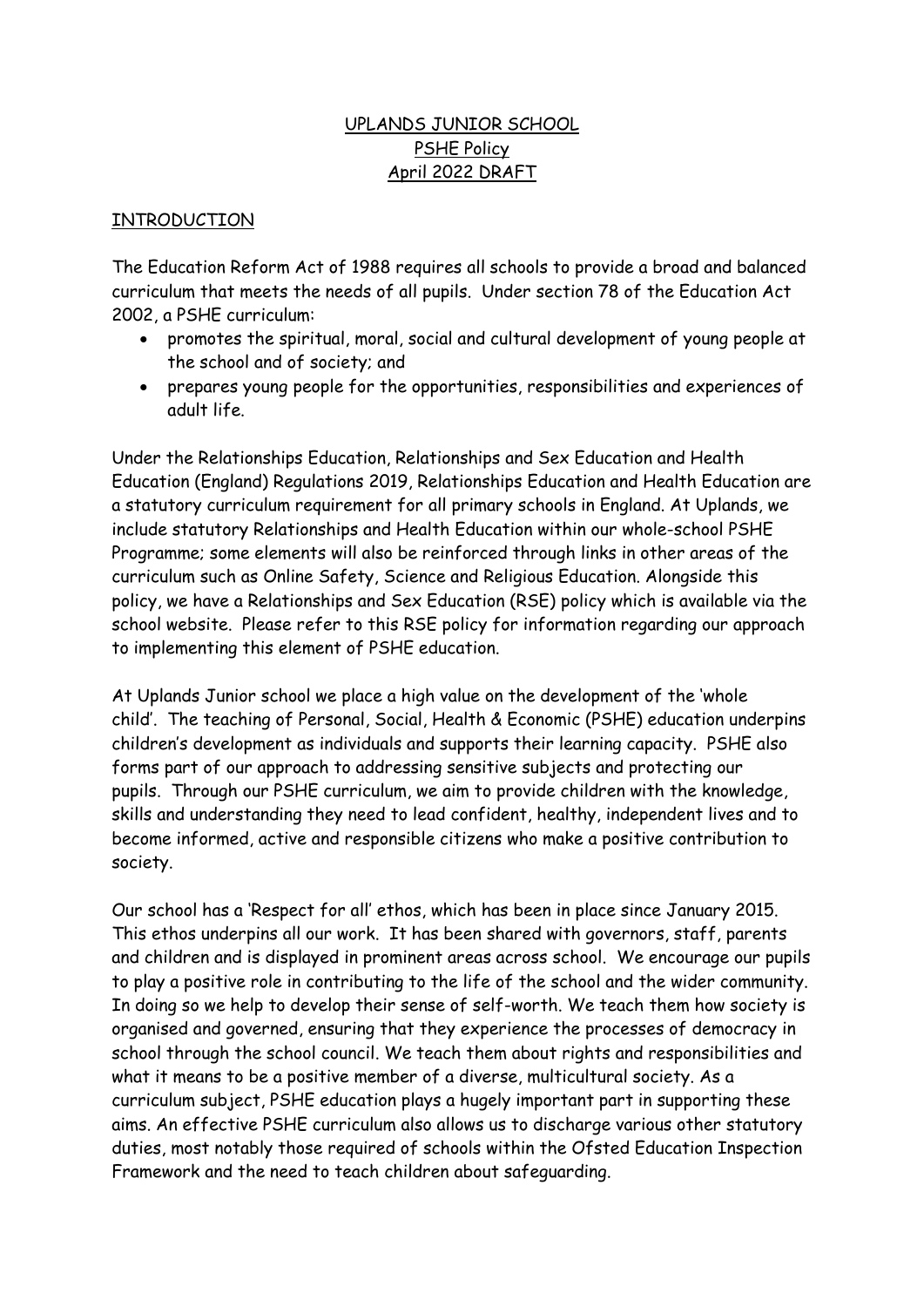## INTENT

We have selected the Jigsaw Programme for PSHE as this offers us a comprehensive, carefully thought-through Scheme of Work, which brings consistency and progression to our children's learning in this vital curriculum area. An overview of the programme is attached as an appendix to this policy. Jigsaw is a 'mindful' approach to PSHE with a spiral curriculum that deepens and broadens the children's learning each year. The programme's complimentary update policy ensure that we will always be using the most up-to-date teaching materials and that staff are well-supported in ensuring that statutory requirements are met.

Jigsaw PSHE incorporates statutory Relationships Education and Health Education for all primary school pupils. Children are taught to recognise the characteristics of healthy and positive relationships, including online relationships, and how to seek support if they experience problems or have concerns. Statutory Relationships education includes understanding friendship, family and other relationships, conflict resolution and communication skills, and dealing with bereavement and loss. Children are taught to celebrate difference, how to recognise bullying behaviour and strategies for dealing with bullying situations.

Statutory Health education covers mental wellbeing, internet safety and harms, physical health and fitness, healthy eating, drugs, alcohol and tobacco, health and prevention, rest and exercise, basic first aid, and the physical and emotional changes associated with adolescence and puberty. Please note that we are required by law to deliver statutory lessons on adolescence and puberty and there is no parental right to withdraw children from these lessons.

The mapping document "Jigsaw 3-11 and statutory Relationships and Health Education" shows how Jigsaw, and therefore Uplands, meets the requirements of statutory Relationships and Health Education. The Jigsaw Programme is also aligned to the PSHE Association Programmes of Study for PSHE.

Jigsaw PSHE sits within a wider approach to promoting mental wellbeing that includes Trick Box strategies for dealing with feelings, and the Art of Brilliance project. Some elements of statutory Relationships and Health Education are also reinforced through links in other areas of the curriculum such as Online Safety, Science (Animals including Humans) and Religious Education.

The government recommends that all primary schools have a sex education programme, tailored to the age and maturity of pupils, that teaches the facts about human reproduction. We therefore provide some non-statutory sex education in Years 5 and 6, covering how human reproduction occurs. Parents have the right to request their child be withdrawn from the PSHE lessons that specifically refer to human reproduction. For more information please see our Relationships and Sex Education Policy.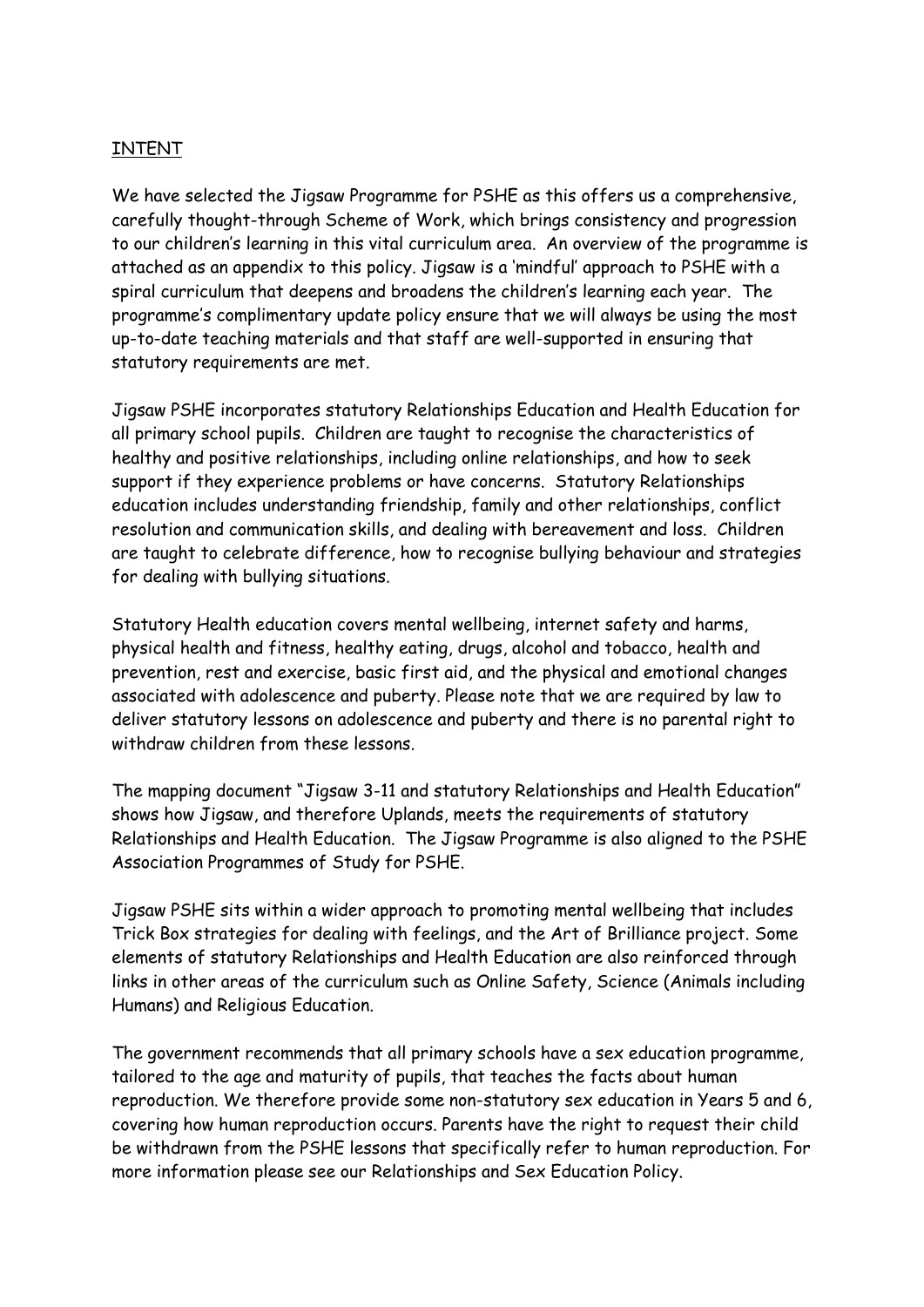# IMPLEMENTATION

Jigsaw PSHE is taught as a blocked unit delivered during afternoon lessons over approximately a week, once per half term. Using techniques such as role play, reflection and group discussion, children are taught to develop self-awareness, empathy, resilience, self-management and social skills. Children are supported in setting aspirational goals, coping with difficult situations and dealing with interpersonal issues such as falling out with friends. Class teachers deliver PSHE lessons to their own classes, supported by expert visitors where appropriate and useful. We aim to provide an environment and atmosphere for PSHE where pupils feel safe, relaxed, unintimidated, and focused; and where they have confidence and trust in the knowledge, ability and skills of staff in school. This ensures that both pupils and staff feel fully confident in engaging in age-appropriate discussions around potentially sensitive topics and themes.

The Jigsaw programme includes six "Puzzles" (units) which are completed by every year group over the course of each year. All year groups cover the same unit at the same time, which allows a whole-school approach including assemblies and awards. The learning deepens and broadens every year. The six Puzzles and their learning themes are set out below.

- Being Me in My World (Autumn 1); understanding my own identity and how I fit well in the class, school and global community.
- Celebrating Difference (Autumn 2); antibullying (including cyberbullying and homophobic bullying) and understanding.
- Dreams and Goals (Spring 1); goal-setting, aspirations, who do I want to become, what would I like to do for work and to contribute to society.
- Healthy Me (Spring 2); drugs and alcohol education, self-esteem and confidence, healthy lifestyle choices, sleep, nutrition, rest and exercise.
- Relationships (Summer 1); understanding friendship, family and other relationships, conflict resolution and communication skills, dealing with bereavement and loss.
- Changing Me (Summer 2); puberty, relationships and sex education in the context of coping positively with change. We have tailored this unit specifically to suit the needs of our school, our pupils and their parents. Please see our Relationships and Sex Education policy for more details.

In addition to the half-termly Jigsaw unit, we deliver PSHE in a weekly session focusing on either Online Safety or Trick Box strategies for dealing with feelings. PSHE and our school's approach to mental wellbeing is also embedded in our programme of assemblies, through links across the curriculum and in dedicated workshops on specific topics.

All planning and Jigsaw resources are available to staff on the school platform. Planning and lesson plans and paper resources are also available in hard copy within each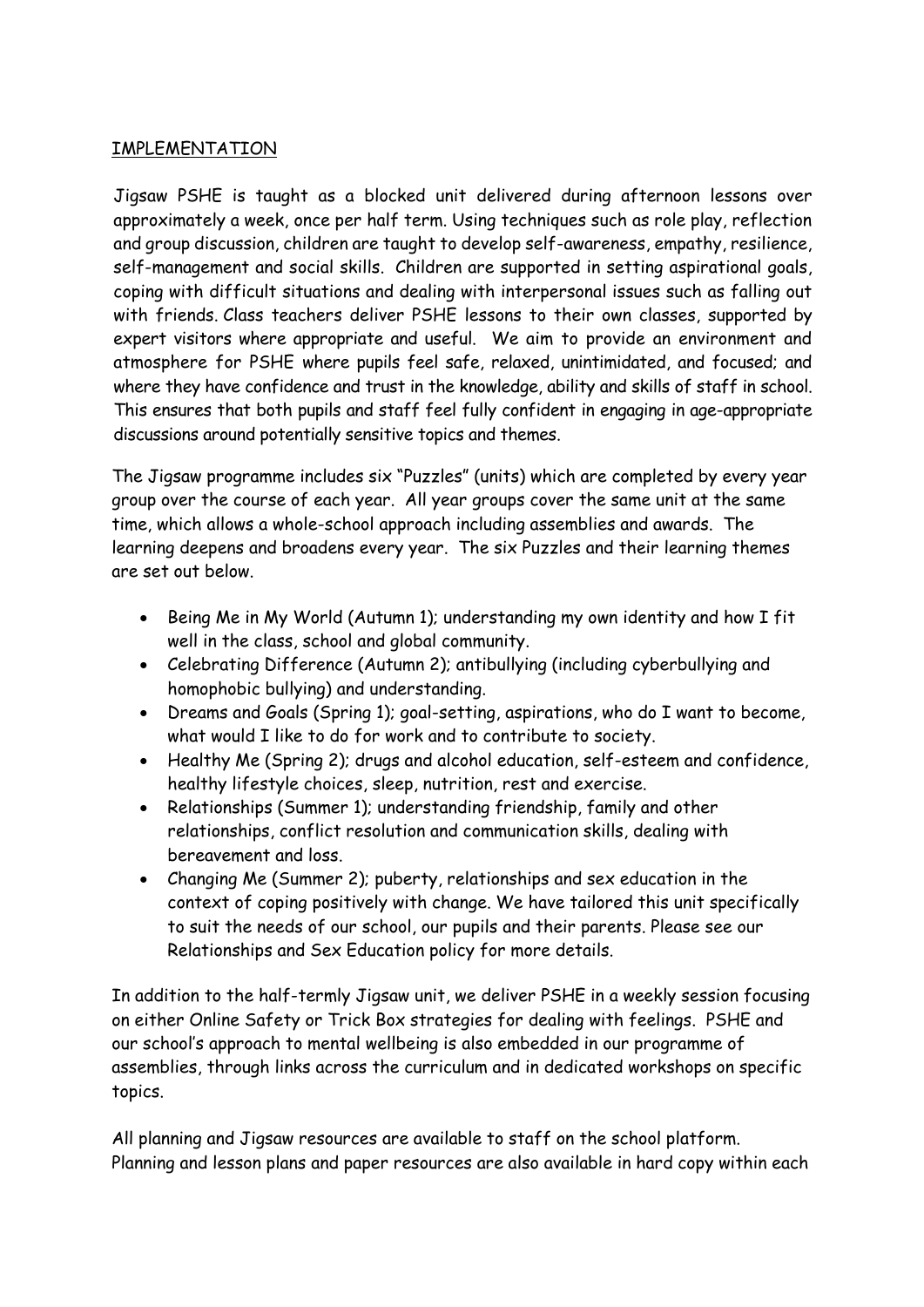year group. We subscribe to the Jigsaw Online portal which allows all staff access to continuously updated resources to support the Jigsaw curriculum. A range of additional resources is available for PSHE across school, for example storybooks and resources for specific topics. These additional resources are kept primarily within year groups, whilst the subject leader for PSHE holds a selection of additional reference materials.

#### Managing questions

PSHE lessons begin with a set of ground rules to help clarify boundaries and mitigate disclosures in class. These ground rules clarify that personal questions should not be asked and that pupils should not give out personal information in class but speak to someone they trust after the lesson, e.g. school nurse, teacher, pastoral staff.

Pupils are encouraged to ask questions during PSHE sessions. Questions from pupils are answered according to the age and maturity of the pupils concerned, and if the teacher delivering the session deems it appropriate to answer. In some lessons, an anonymous question box may be used to allow children to ask questions about potentially sensitive or embarrassing topics. Teaching staff will answer questions as openly as possible but if faced with a question they do not feel is appropriate to answer within the classroom, provision may be made to address the individual child/young person's requirements. Teachers are expected to use their professional skill and discretion in this area and refer to the Designated Safeguarding Lead if they are concerned about any question from a safeguarding perspective.

Children may also be signposted back to parents/carers who have ultimate responsibility in talking to their children about sensitive matters. We will also encourage parents to talk with school if they have any questions or queries, and if they would like advice on how to better support their child and continue learning outside of the classroom on PSHE-related topics.

# IMPACT

#### Assessment

We recognise the importance of assessing progress within PSHE to allow better planning and reporting upon the subject. Whilst opportunities to assess in PSHE are less tangible, as many sessions do not create written or physical outputs, we utilise a range of assessment techniques including peer and self-assessment, teacher observation, special projects and events. At the end of each unit, class teachers provide the PSHE Subject Lead with a simple assessment grade for each child based on curriculum outcomes. Pupils will have the opportunity to reflect on their learning within lessons and at the end of each unit.

# Monitoring, Evaluating and Reporting

SLT and the PSHE co-ordinator monitor the planning, teaching and learning of PSHE regularly. Monitoring consists of observations, book trawls, learning walks, staff voice and pupil voice as deemed appropriate and in accordance with the school's monitoring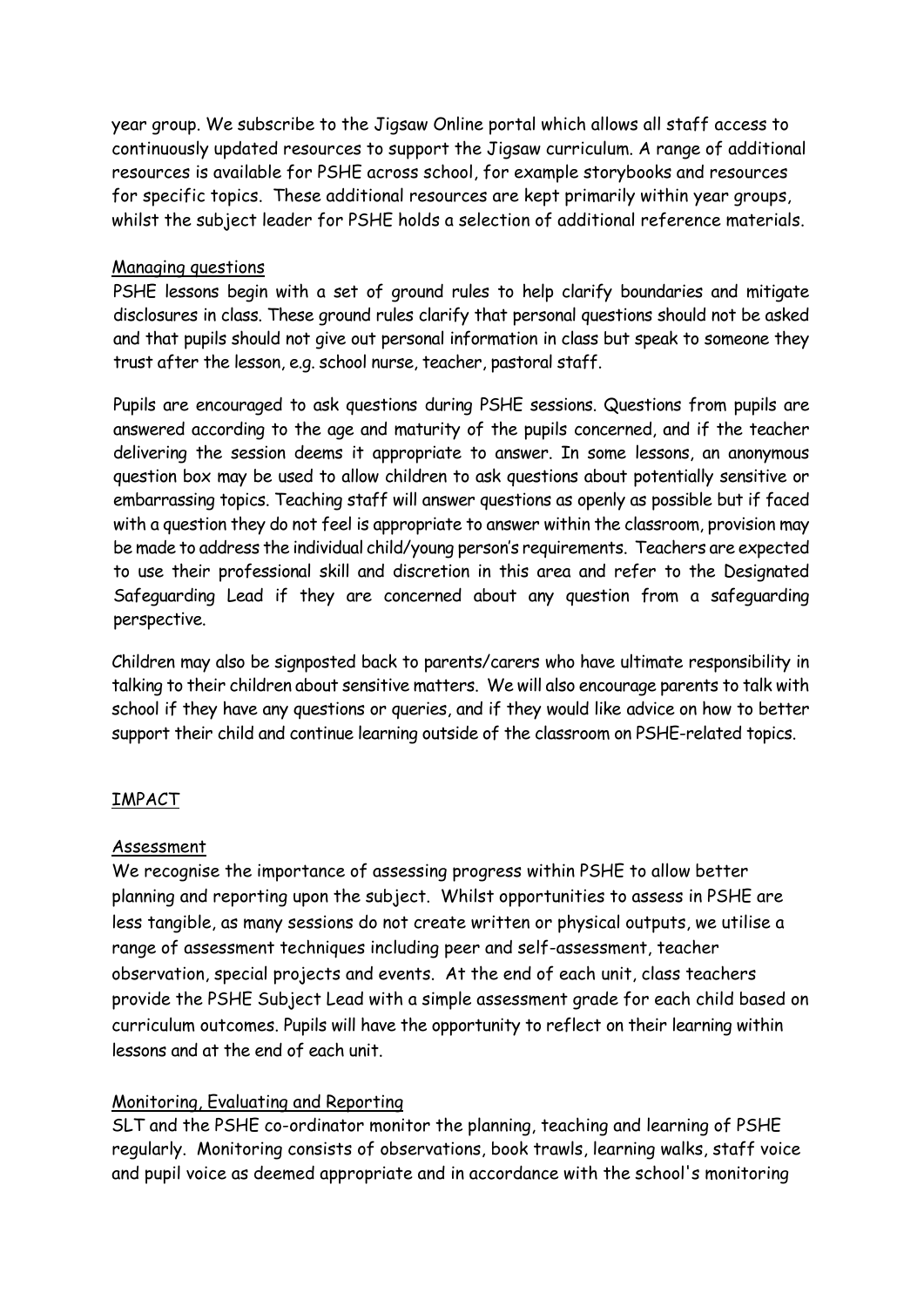cycle (see SIP). Teachers will continually reflect on the effectiveness of our PSHE provision. PSHE pupil assessment data will be monitored by the PSHE Subject Lead on an ongoing basis. The scheme of work itself is monitored and reviewed on an annual basis.

Children's successes and achievements will be recognised through the awarding of house points, stickers, achievement assemblies, class assemblies, merit certificates, etc.

The PSHE policy will be reviewed according to the review cycle as identified in the SIP. It may also be reviewed as required should national guidance or policy changes mean it is necessary to do so. We value the input of stakeholders, so where possible, we will also seek and consider the views of staff, pupils and parents/carers around PSHErelated practice to ensure that our PSHE curriculum is valued, understood and reflective of the needs of our school community

#### SAFEGUARDING

In providing children with an understanding of healthy relationships and appropriate boundaries, choices, and their rights and responsibilities, we consider effective PSHE to be an important part of our school's approach to safeguarding.

Teachers are aware that the nature of some of the topics covered in the PSHE education programme, especially RSE, which brings an understanding of what is and what is not appropriate in a relationship, can lead to disclosure of a child protection issue. Teachers will take these matters seriously and speak to the child away from the class as a matter of priority. Teachers will draw their concerns to the attention of the headteacher and deputy head, the designated safeguarding lead and child protection officer within the school. The headteacher will then deal with the matter in consultation with health care professionals. (See also Safeguarding Policy).

#### EQUAL OPPORTUNITIES

At Uplands we promote Respect for All and value every individual child. We also respect the right of our children, their families and our staff, to hold beliefs, religious or otherwise, and understand that sometimes these may be in tension with some aspects of Relationships, Health and Sex Education. As with all teaching at Uplands, PSHE is taught in such a way as to include and value all children irrespective of their ability, gender, race, ethnicity or any other protected characteristic.

Schools, like all public institutions, have specific responsibilities in relation to equality and protected characteristics. Planning and resources are reviewed to ensure they comply with equalities legislation. This policy has been written according to the guidelines laid down in the school's Equal Opportunities Policy.

# SPECIAL EDUCATIONAL NEEDS, DISABILITIES AND LEARNING DIFFERENCES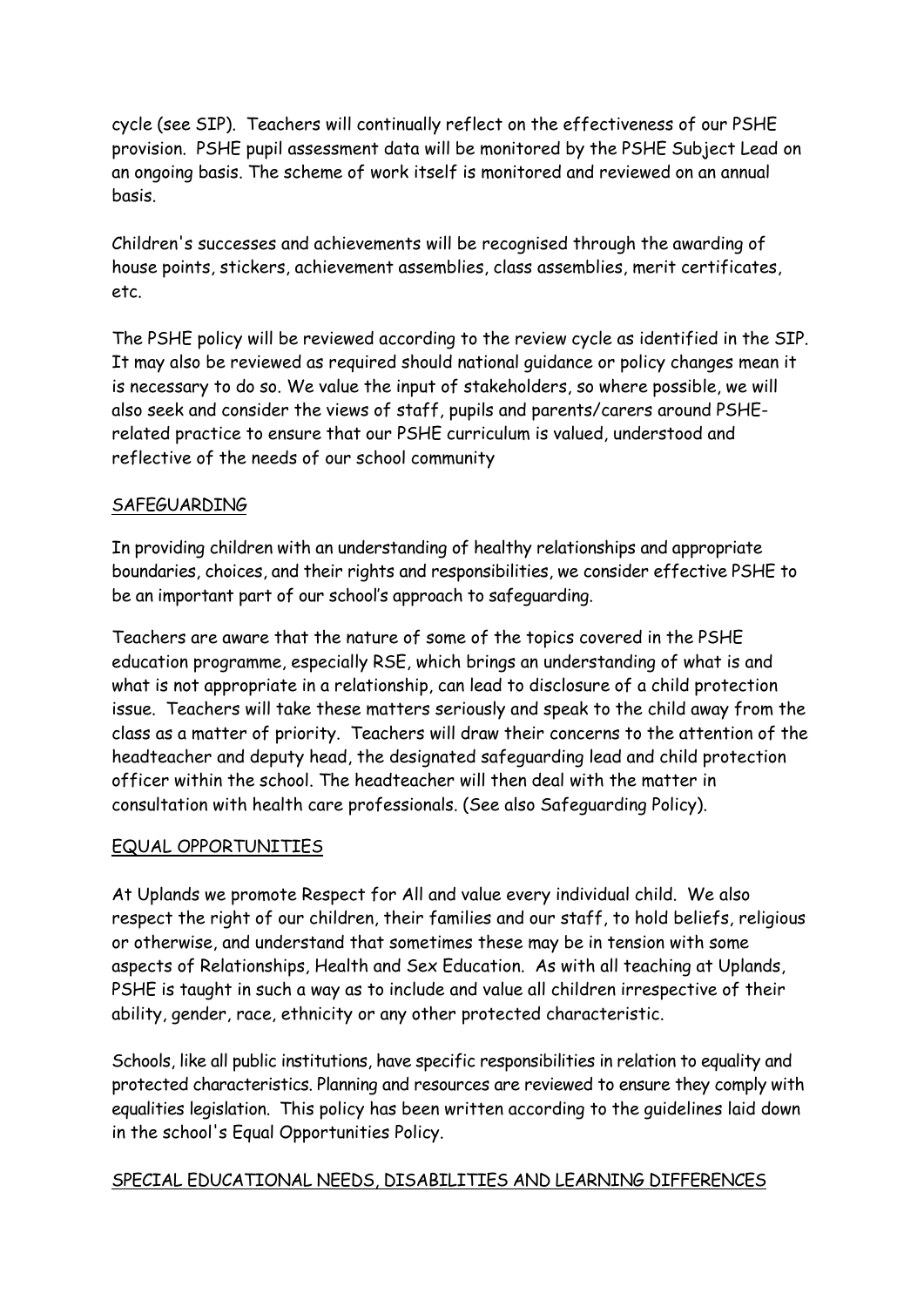Our pupils have different needs based on their emotional and physical development, life experiences, and learning differences, but we aim to ensure that all pupils are properly included in PSHE. All children access the same curriculum. Teachers will plan and deliver work in a variety of ways, in order to meet the needs of individual pupils with SEND or learning differences, and in line with relevant legislation. Children with SEND or with English as an additional language (EAL) work in mixed ability pairs or groups and are supported by peer buddies. Children with an Educational Health Care Plan or EAL might additionally be supported by teachers to ensure they have fully understood the input. We focus on activities that increase a pupil's assertiveness, communication and relationship skills, their self-esteem and understanding. Any differentiation is by support and output rather than by input or task set.

## RIGHTS RESPECTING SCHOOL

Uplands is a Rights Respecting School. Our PSHE Curriculum is extremely supportive of the rights of the child, with a number of specific links to the United Nations Convention on the Rights of the Child. These are set out below.

Article 12 – the right to express views, feelings and wishes and to have those views taken seriously.

Article 13 – the right to express thoughts and opinions and access all types of information.

Article 14 – the right to freedom of thought, belief and religion.

Article 15 – the right to form and join groups.

Article 16 – the right to privacy.

Article 17 – the right to reliable information from a variety of sources.

- Article 19 protection from violence, abuse and neglect.
- Article 24 the right to the best possible health.
- Article 28 the right to an education.

Article 29 – the right to education that develops every child's personality, talents and abilities to the full, and teaches children respect for human rights, their own and other cultures, and the environment.

Article 33 – protection from the illegal use of drugs.

Article 34 – protection from sexual abuse and exploitation.

# STAFF SUPPORT AND TRAINING

Uplands Junior School believes in the importance of appropriate staff training to enable staff to deliver effective PSHE. The PSHE co-ordinator will access courses or INSET opportunities to assist staff involved in the delivery of PSHE as required and/or in accordance with the School Improvement Plan.

# RELATED POLICIES (check these are all the correct policy titles for your school)

- Relationships and Sex Education policy
- Safeguarding policy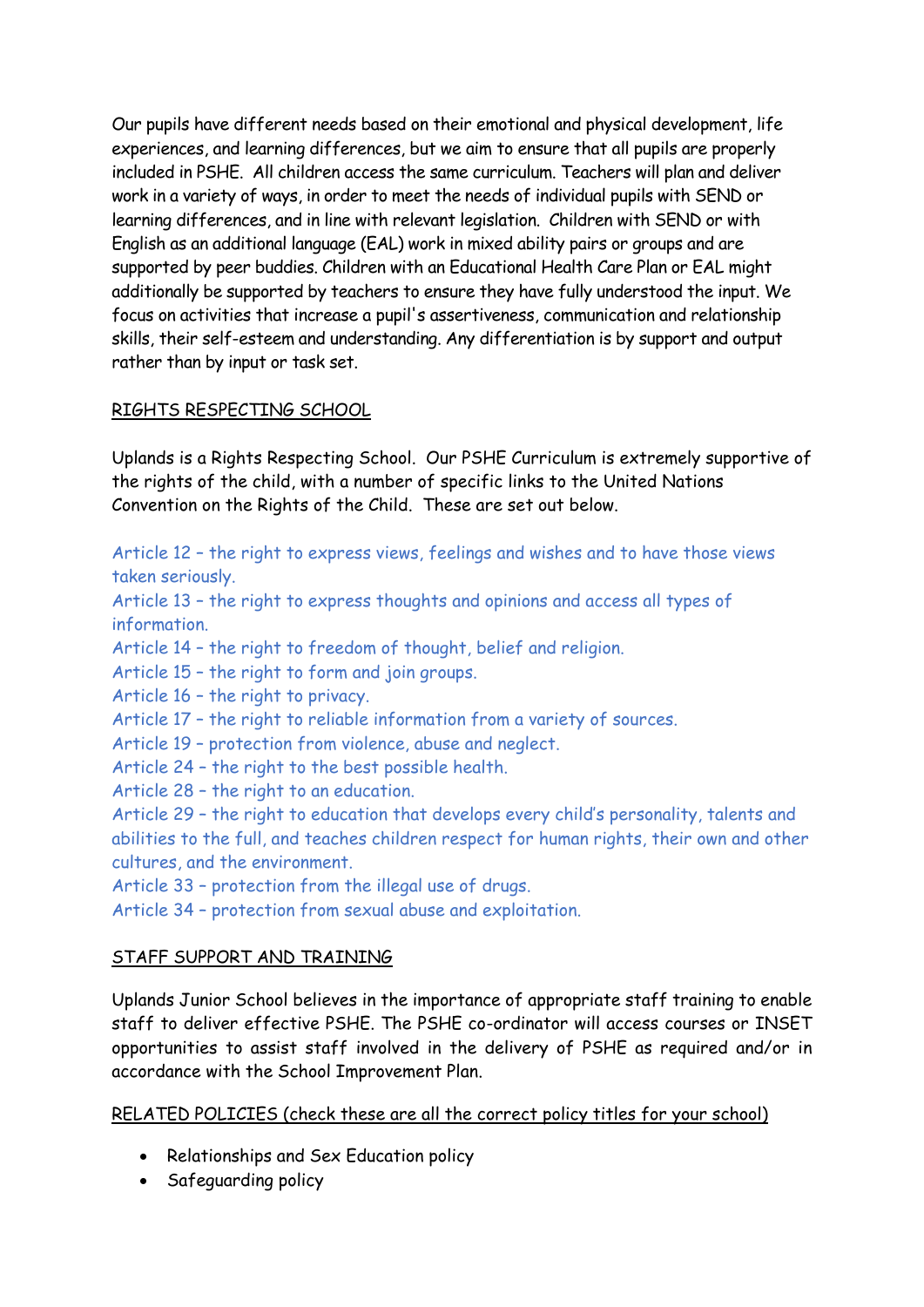- Online safety policy
- Anti-bullying policy
- Behaviour policy
- Inclusion policy

# LOCATION AND DISSEMINATION

Copies of this policy are held by the Headteacher and PSHE co-ordinator. Electronic copies are available to parents on the school website and to staff on the school learning platform. A hard copy is available from the school office on request from parents.

Head teacher: \_\_\_\_\_\_\_\_\_\_\_\_\_\_\_\_\_\_\_\_\_\_\_

PSHE coordinator: \_\_\_\_\_\_\_\_\_\_\_\_\_\_\_\_\_\_\_\_\_\_\_

Date: \_\_\_\_\_\_\_\_\_\_\_\_\_\_\_\_\_\_\_\_\_\_\_\_\_\_\_\_\_\_\_\_\_\_\_

Review date: June 2024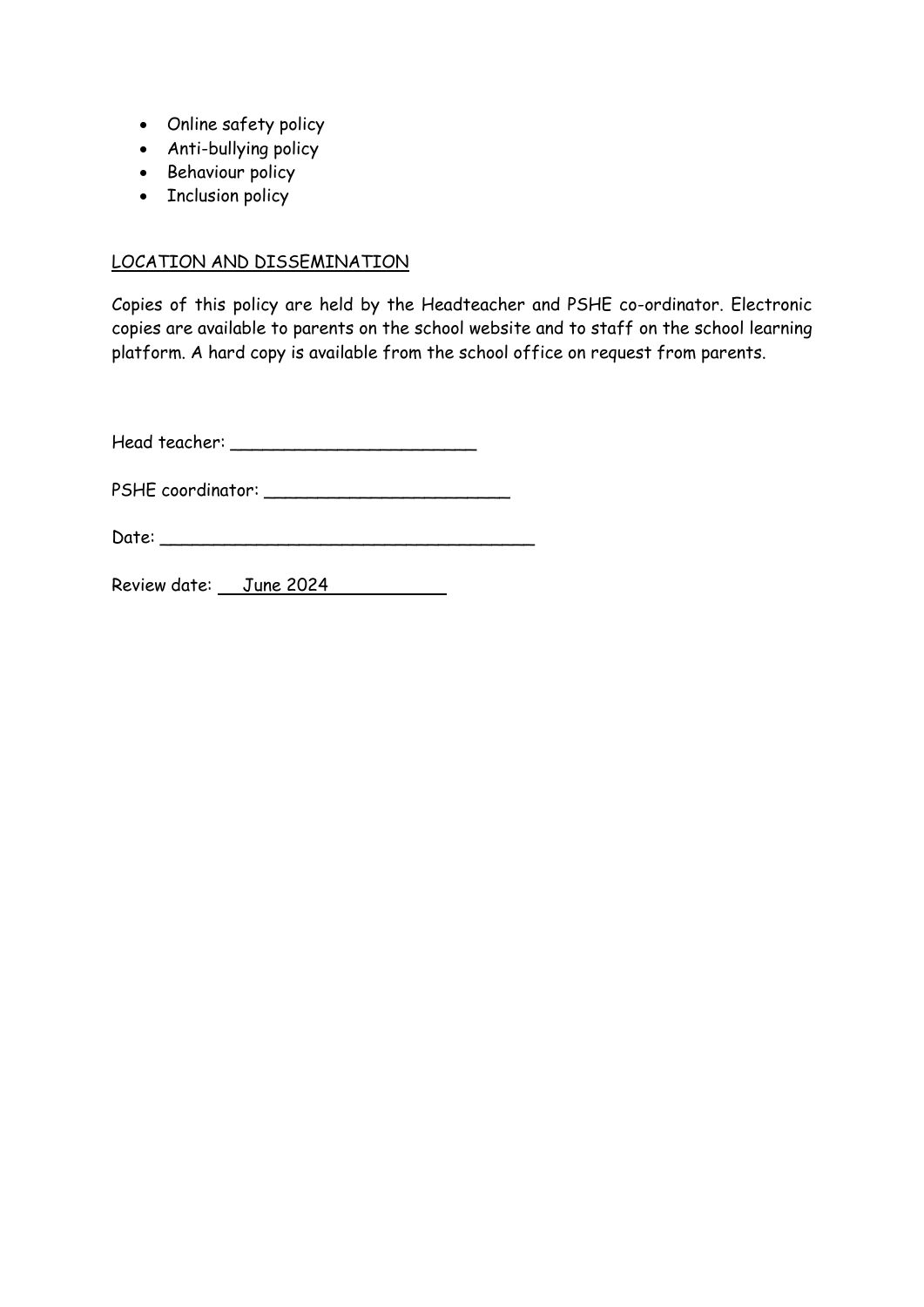# **Jigsaw PSHE KS2 Content Overview**



| <b>Age Group</b>         | <b>Being Me In My World</b>                                                                                                                                                                                                                                | <b>Celebrating Difference</b>                                                                                                                                                                                                                                | <b>Dreams and Goals</b>                                                                                                                                                                                                                                                              | <b>Healthy Me</b>                                                                                                                                                                                                                                                        | <b>Relationships</b>                                                                                                                                                                                                                                                                                                          |
|--------------------------|------------------------------------------------------------------------------------------------------------------------------------------------------------------------------------------------------------------------------------------------------------|--------------------------------------------------------------------------------------------------------------------------------------------------------------------------------------------------------------------------------------------------------------|--------------------------------------------------------------------------------------------------------------------------------------------------------------------------------------------------------------------------------------------------------------------------------------|--------------------------------------------------------------------------------------------------------------------------------------------------------------------------------------------------------------------------------------------------------------------------|-------------------------------------------------------------------------------------------------------------------------------------------------------------------------------------------------------------------------------------------------------------------------------------------------------------------------------|
| <b>Ages</b><br>$7-8$     | Setting personal goals<br>Self-identity and worth<br><b>Positivity in challenges</b><br>Rules, rights and<br>responsibilities<br><b>Rewards and consequences</b><br>Responsible choices<br>Seeing things from others'<br>perspectives                      | <b>Families and their</b><br>differences<br>Family conflict and how to<br>manage it (child-centred)<br>Witnessing bullying and how<br>to solve it<br>Recognising how words can<br>be hurtful<br><b>Giving and receiving</b><br>compliments                   | Difficult challenges and achieving<br><b>success</b><br><b>Dreams and ambitions</b><br>New challenges<br><b>Motivation and enthusiasm</b><br>Recognising and trying to<br>overcome obstacles<br><b>Evaluating learning processes</b><br><b>Managing feelings</b><br>Simple budgeting | <b>Exercise</b><br><b>Fitness challenges</b><br>Food labelling and healthy swaps<br><b>Attitudes towards drugs</b><br>Keeping safe and why it's<br>important online and off line<br><b>scenarios</b><br>Respect for myself and others<br><b>Healthy and safe choices</b> | Family roles and responsibilities<br><b>Friendship and negotiation</b><br>Keeping safe online and who to go to<br>for help<br>Being a global citizen<br>Being aware of how my choices affect<br>others<br>Awareness of how other children<br>have different lives<br><b>Expressing appreciation for family</b><br>and friends |
| Ages<br>$8-9$            | Being part of a class team<br>Being a school citizen<br>Rights, responsibilities and<br>democracy (school council)<br>Rewards and consequences<br>Group decision-making<br>Having a voice<br>What motivates behaviour                                      | <b>Challenging assumptions</b><br>Judging by appearance<br>Accepting self and others<br><b>Understanding influences</b><br><b>Understanding bullying</b><br>Problem-solving<br>Identifying how special and<br>unique everyone is<br><b>First impressions</b> | <b>Hopes and dreams</b><br>Overcoming disappointment<br>Creating new, realistic dreams<br><b>Achieving goals</b><br>Working in a group<br><b>Celebrating contributions</b><br>Resilience<br>Positive attitudes                                                                       | <b>Healthier friendships</b><br><b>Group dynamics</b><br><b>Smoking</b><br>Alcohol<br><b>Assertiveness</b><br>Peer pressure<br><b>Celebrating inner strength</b>                                                                                                         | Jealousy<br>Love and loss<br>Memories of loved ones<br>Getting on and Falling Out<br>Girlfriends and boyfriends<br>Showing appreciation to people and<br>animals                                                                                                                                                              |
| <b>Ages</b><br>$9-10$    | Planning the forthcoming year<br>Being a citizen<br><b>Rights and responsibilities</b><br>Rewards and consequences<br>How behaviour affects groups<br>Democracy, having a voice,<br>participating                                                          | Cultural differences and how<br>they can cause conflict<br>Racism<br>Rumours and name-calling<br><b>Types of bullying</b><br>Material wealth and<br>happiness<br><b>Enjoying and respecting</b><br>other cultures                                            | <b>Future dreams</b><br>The importance of money<br>Jobs and careers<br>Dream job and how to get there<br>Goals in different cultures<br>Supporting others (charity)<br>Motivation                                                                                                    | Smoking, including vaping<br>Alcohol<br>Alcohol and anti-social behaviour<br><b>Emergency aid</b><br>Body image<br>Relationships with food<br><b>Healthy choices</b><br>Motivation and behaviour                                                                         | Self-recognition and self-worth<br><b>Building self-esteem</b><br>Safer online communities<br><b>Rights and responsibilities online</b><br>Online gaming and gambling<br>Reducing screen time<br>Dangers of online grooming<br>SMARRT internet safety rules                                                                   |
| <b>Ages</b><br>$10 - 11$ | Identifying goals for the year<br>Global citizenship<br>Children's universal rights<br>Feeling welcome and valued<br>Choices, consequences and<br>rewards<br><b>Group dynamics</b><br>Democracy, having a voice<br>Anti-social behaviour<br>Role-modelling | Perceptions of normality<br><b>Understanding disability</b><br>Power struggles<br><b>Understanding bullying</b><br>Inclusion/exclusion<br>Differences as conflict.<br>difference as celebration<br>Empathy                                                   | Personal learning goals, in and<br>out of school<br>Success criteria<br><b>Emotions in success</b><br>Making a difference in the world<br>Motivation<br><b>Recognising achievements</b><br><b>Compliments</b>                                                                        | Taking personal responsibility<br>How substances affect the body<br><b>Exploitation, including 'county</b><br>lines' and gang culture<br><b>Emotional and mental health</b><br><b>Managing stress</b>                                                                    | Mental health<br>Identifying mental health worries and<br>sources of support<br>Love and loss<br><b>Managing feelings</b><br>Power and control<br><b>Assertiveness</b><br><b>Technology safety</b><br>Take responsibility with technology<br>use                                                                              |